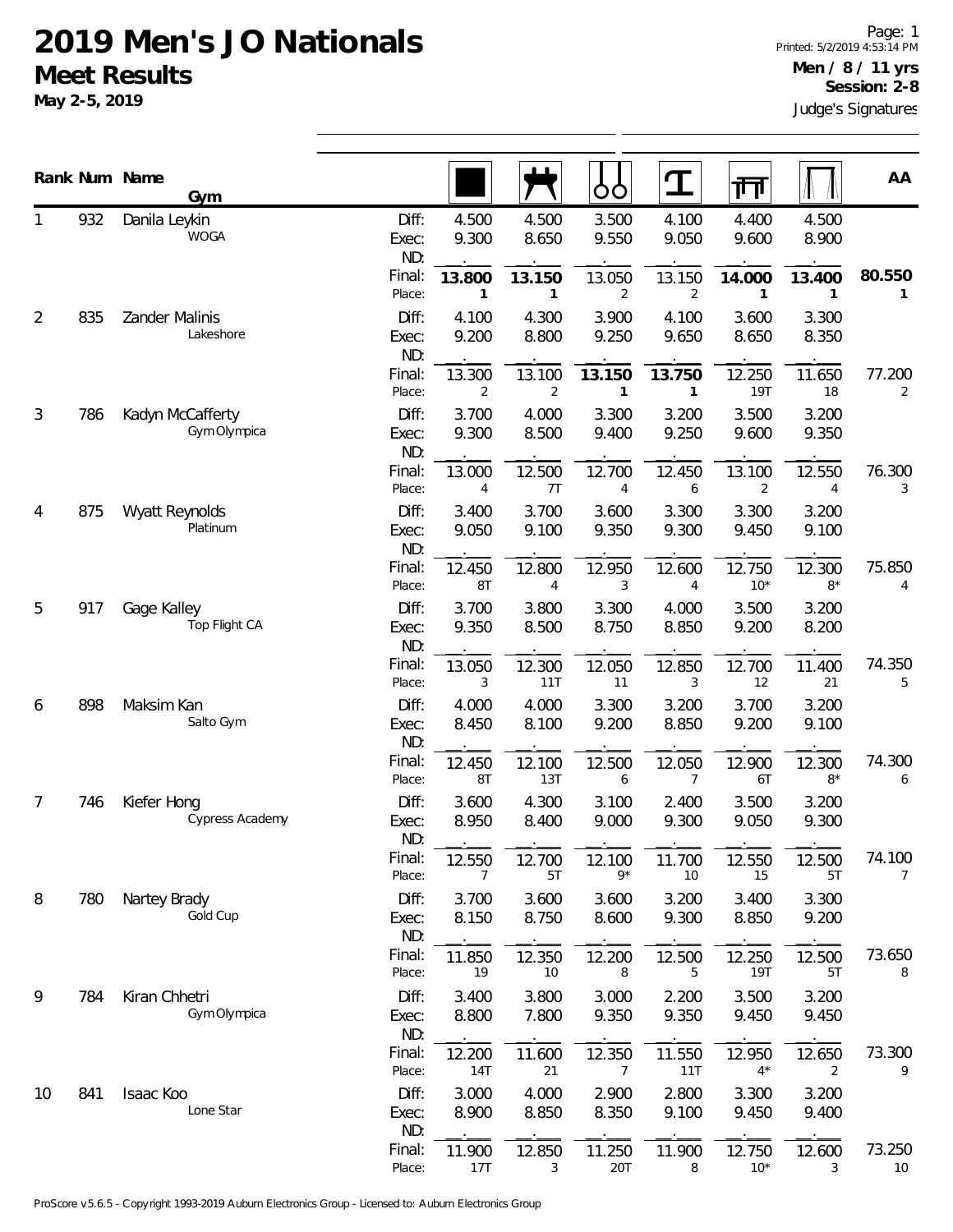## **2019 Men's JO Nationals Meet Results**

**May 2-5, 2019**

|    |     | Rank Num Name<br>Gym                  |                       |                |                | ŌÒ                   | $\mathbf T$                | गा                   |                 | AA           |
|----|-----|---------------------------------------|-----------------------|----------------|----------------|----------------------|----------------------------|----------------------|-----------------|--------------|
| 11 | 872 | Nick Deng<br>Platinum                 | Diff:<br>Exec:<br>ND: | 3.400<br>9.200 | 3.600<br>9.100 | 3.300<br>8.600       | 2.200<br>9.200             | 3.500<br>9.400       | 3.000<br>8.300  |              |
|    |     |                                       | Final:<br>Place:      | 12.600<br>6    | 12.700<br>5T   | 11.900<br>$13*$      | 11.400<br>13               | 12.900<br>6T         | 11.300<br>22    | 72.800<br>11 |
| 12 | 831 | Zac Myers<br>La Fleur's               | Diff:<br>Exec:<br>ND: | 3.400<br>8.850 | 4.600<br>7.350 | 3.000<br>8.650       | 2.200<br>8.950             | 3.500<br>9.300       | 2.900<br>9.100  |              |
|    |     |                                       | Final:<br>Place:      | 12.250<br>12T  | 11.950<br>16T  | 11.650<br><b>16T</b> | 11.150<br>16               | 12.800<br>8T         | 12.000<br>12    | 71.800<br>12 |
| 13 | 920 | Ethan Cox<br>Twin City Twisters       | Diff:<br>Exec:<br>ND: | 3.300<br>9.150 | 3.700<br>8.800 | 3.200<br>8.050       | 2.200<br>9.100             | 3.200<br>9.300       | 2.700<br>9.050  |              |
|    |     |                                       | Final:<br>Place:      | 12.450<br>8T   | 12.500<br>7T   | 11.250<br>20T        | 11.300<br>14               | 12.500<br><b>16T</b> | 11.750<br>$16*$ | 71.750<br>13 |
| 14 | 750 | Max Meinardus<br>Cypress Academy      | Diff:<br>Exec:<br>ND: | 3.300<br>8.900 | 4.200<br>7.800 | 3.100<br>8.850       | 2.400<br>8.950<br>$-0.300$ | 3.400<br>9.400       | 3.000<br>8.600  |              |
|    |     |                                       | Final:<br>Place:      | 12.200<br>14T  | 12.000<br>15   | 11.950<br>12         | 11.050<br>17               | 12.800<br>8T         | 11.600<br>19    | 71.600<br>14 |
| 15 | 910 | Jason George<br>Sun Country           | Diff:<br>Exec:<br>ND: | 3.600<br>8.850 | 3.600<br>8.700 | 3.300<br>8.600       | 2.400<br>8.800             | 3.400<br>9.000       | 2.800<br>8.050  |              |
|    |     |                                       | Final:<br>Place:      | 12.450<br>8T   | 12.300<br>11T  | 11.900<br>$13*$      | 11.200<br>15               | 12.400<br>18         | 10.850<br>23    | 71.100<br>15 |
| 16 | 804 | Kody Tokunaga<br>Gymkhana             | Diff:<br>Exec:<br>ND: | 3.300<br>8.300 | 3.000<br>9.100 | 3.000<br>8.700       | 2.400<br>8.500             | 3.400<br>9.100       | 2.800<br>9.400  |              |
|    |     |                                       | Final:<br>Place:      | 11.600<br>20   | 12.100<br>13T  | 11.700<br>15         | 10.900<br>18               | 12.500<br><b>16T</b> | 12.200<br>$10*$ | 71.000<br>16 |
| 17 | 706 | Joel Pieroni<br>5280 Gym              | Diff:<br>Exec:<br>ND: | 3.500<br>8.400 | 3.000<br>8.700 | 3.600<br>7.050       | 3.200<br>8.750<br>$-0.100$ | 3.300<br>9.350       | 3.000<br>8.950  |              |
|    |     |                                       | Final:<br>Place:      | 11.900<br>17T  | 11.700<br>19   | 10.650<br>23T        | 11.850<br>9                | 12.650<br>$13*$      | 11.950<br>13T   | 70.700<br>17 |
| 18 | 781 | Patrick Bryan<br>Gulf Coast Gym       | Diff:<br>Exec:<br>ND: | 3.200<br>8.950 | 3.500<br>8.450 | 2.800<br>7.850       | 2.200<br>8.100             | 3.300<br>9.350       | 2.800<br>9.400  |              |
|    |     |                                       | Final:<br>Place:      | 12.150<br>16   | 11.950<br>16T  | 10.650<br>23T        | 10.300<br>21               | 12.650<br>$13*$      | 12.200<br>$10*$ | 69.900<br>18 |
| 19 | 886 | Will Horenziak<br>Queen City          | Diff:<br>Exec:<br>ND: | 3.500<br>7.850 | 4.100<br>7.550 | 3.100<br>9.000       | 2.800<br>7.600             | 3.700<br>9.350       | 3.200<br>7.500  |              |
|    |     |                                       | Final:<br>Place:      | 11.350<br>22   | 11.650<br>20   | 12.100<br>$9*$       | 10.400<br>20               | 13.050<br>3          | 10.700<br>24    | 69.250<br>19 |
| 20 | 916 | Jorge Quiala<br><b>Top Contenders</b> | Diff:<br>Exec:<br>ND: | 4.100<br>8.650 | 2.600<br>8.550 | 2.800<br>8.600       | 2.400<br>8.250             | 3.200<br>7.950       | 3.200<br>8.600  |              |
|    |     |                                       | Final:<br>Place:      | 12.750<br>5    | 11.150<br>22   | 11.400<br>19         | 10.650<br>19               | 11.150<br>24         | 11.800<br>15    | 68.900<br>20 |